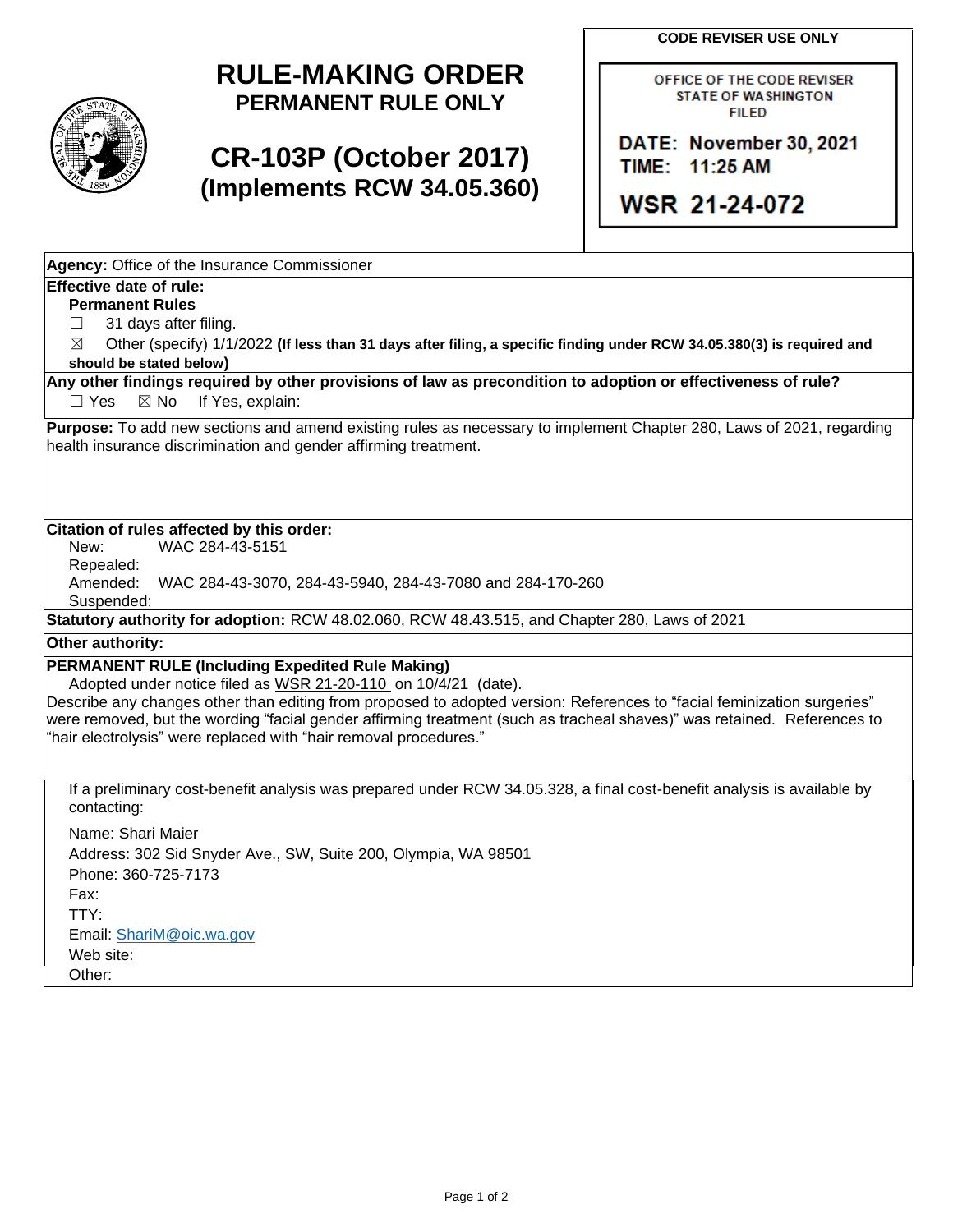| If any category is left blank, it will be calculated as zero.<br>Note:<br>No descriptive text.                                         |            |              |              |                |          |  |
|----------------------------------------------------------------------------------------------------------------------------------------|------------|--------------|--------------|----------------|----------|--|
| Count by whole WAC sections only, from the WAC number through the history note.<br>A section may be counted in more than one category. |            |              |              |                |          |  |
| The number of sections adopted in order to comply with:                                                                                |            |              |              |                |          |  |
| Federal statute:                                                                                                                       | New        |              | Amended      |                | Repealed |  |
| Federal rules or standards:                                                                                                            | New        |              | Amended      |                | Repealed |  |
| Recently enacted state statutes:                                                                                                       | New        | $\mathbf{1}$ | Amended      | $\overline{4}$ | Repealed |  |
| The number of sections adopted at the request of a nongovernmental entity:                                                             |            |              |              |                |          |  |
|                                                                                                                                        | New        |              | Amended      |                | Repealed |  |
| The number of sections adopted on the agency's own initiative:                                                                         |            |              |              |                |          |  |
|                                                                                                                                        | New        |              | Amended      |                | Repealed |  |
| The number of sections adopted in order to clarify, streamline, or reform agency procedures:                                           |            |              |              |                |          |  |
|                                                                                                                                        | <b>New</b> |              | Amended      |                | Repealed |  |
| The number of sections adopted using:                                                                                                  |            |              |              |                |          |  |
| Negotiated rule making:                                                                                                                | New        |              | Amended      |                | Repealed |  |
| Pilot rule making:                                                                                                                     | New        |              | Amended      |                | Repealed |  |
| Other alternative rule making:                                                                                                         | <b>New</b> |              | Amended      |                | Repealed |  |
| Date Adopted: November 30, 2021                                                                                                        |            | Signature:   |              |                |          |  |
| Name: Mike Kreidler                                                                                                                    |            |              | Mihr Kreidle |                |          |  |
| <b>Title:</b> Insurance Commissioner                                                                                                   |            |              |              |                |          |  |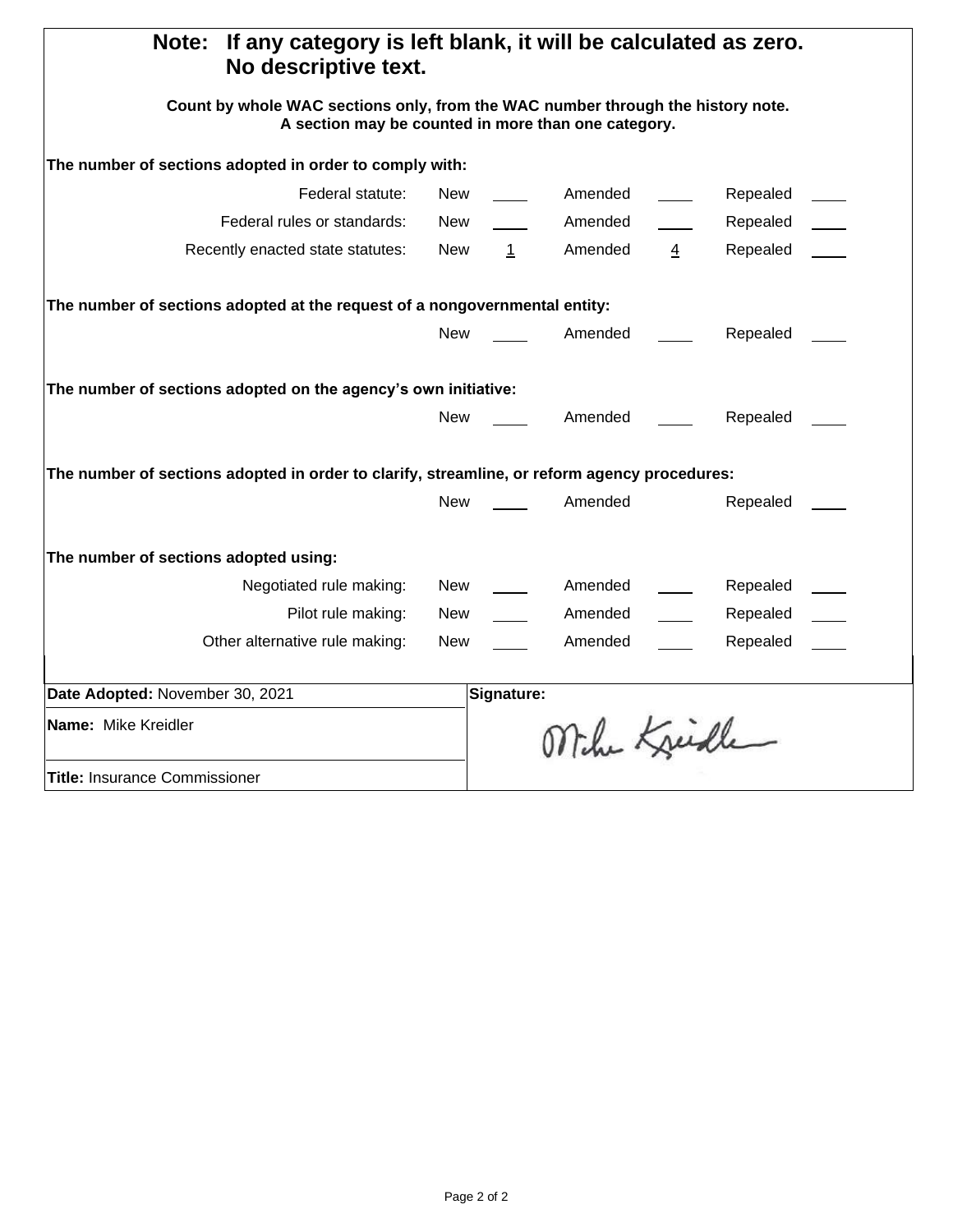AMENDATORY SECTION (Amending WSR 20-24-120, filed 12/2/20, effective 1/2/21)

 **WAC 284-43-3070 Notice and explanation of adverse benefit deter- mination—General requirements.** (1) A carrier must notify enrollees of an adverse benefit determination either electronically or by U.S. mail. The notification must be provided:

(a) To an appellant or their authorized representative;

(b) To the provider if the adverse benefit determination involves the preservice denial of treatment or procedure prescribed by the provider; and

(c) Whenever an adverse benefit determination relates to a protected individual, as defined in RCW 48.43.005, the health carrier must follow RCW 48.43.505.

(2) A carrier or health plan's notice must include the following information, worded in plain language:

(a) The specific reasons for the adverse benefit determination;

(b) The specific health plan policy or contract sections on which the determination is based, including references to the provisions;

(c) The plan's review procedures, including the appellant's right to a copy of the carrier and health plan's records related to the adverse benefit determination;

(d) The time limits applicable to the review;  $((and))$ 

(e) The right of appellants and their providers to present evidence as part of a review of an adverse benefit determination;

(f) Effective April 1, 2022, the following statement: "Enrollees may request that a health insurer identify the medical, vocational, or other experts whose advice was obtained in connection with the adverse benefit determination, even if the advice was not relied on in making the determination. Health insurers may satisfy this requirement by providing the job title, a statement as to whether the expert is af-<br>filiated with the carrier as an employee, and the expert's specialty, board certification status, or other criteria related to the expert's qualification without providing the expert's name or address."; and

(g) When the adverse benefit determination concerns gender af-<br>firming treatment or services, a confirmation that a health care pro-<br>vider experienced with prescribing or delivering gender affirming treatment has reviewed the determination and confirmed that an adverse benefit determination denying or limiting the service is appropriate and provide information to confirm that the reviewing provider has clinically appropriate expertise prescribing or delivering gender af-<br>firming treatment.

(3) If an adverse benefit determination is based on medical ne- cessity, decisions related to experimental treatment, or a similar ex- clusion or limit involving the exercise of professional judgment, the notification must contain either an explanation of the scientific or clinical basis for the determination, the manner in which the terms of the health plan were applied to the appellant's medical circumstances, or a statement that such explanation is available free of charge upon request.

(4) A health carrier must not issue an adverse benefit determination concerning gender affirming services or treatment until a health care provider with experience prescribing or delivering gender affirm-<br>ing treatment has reviewed and confirmed the appropriateness of the adverse benefit determination.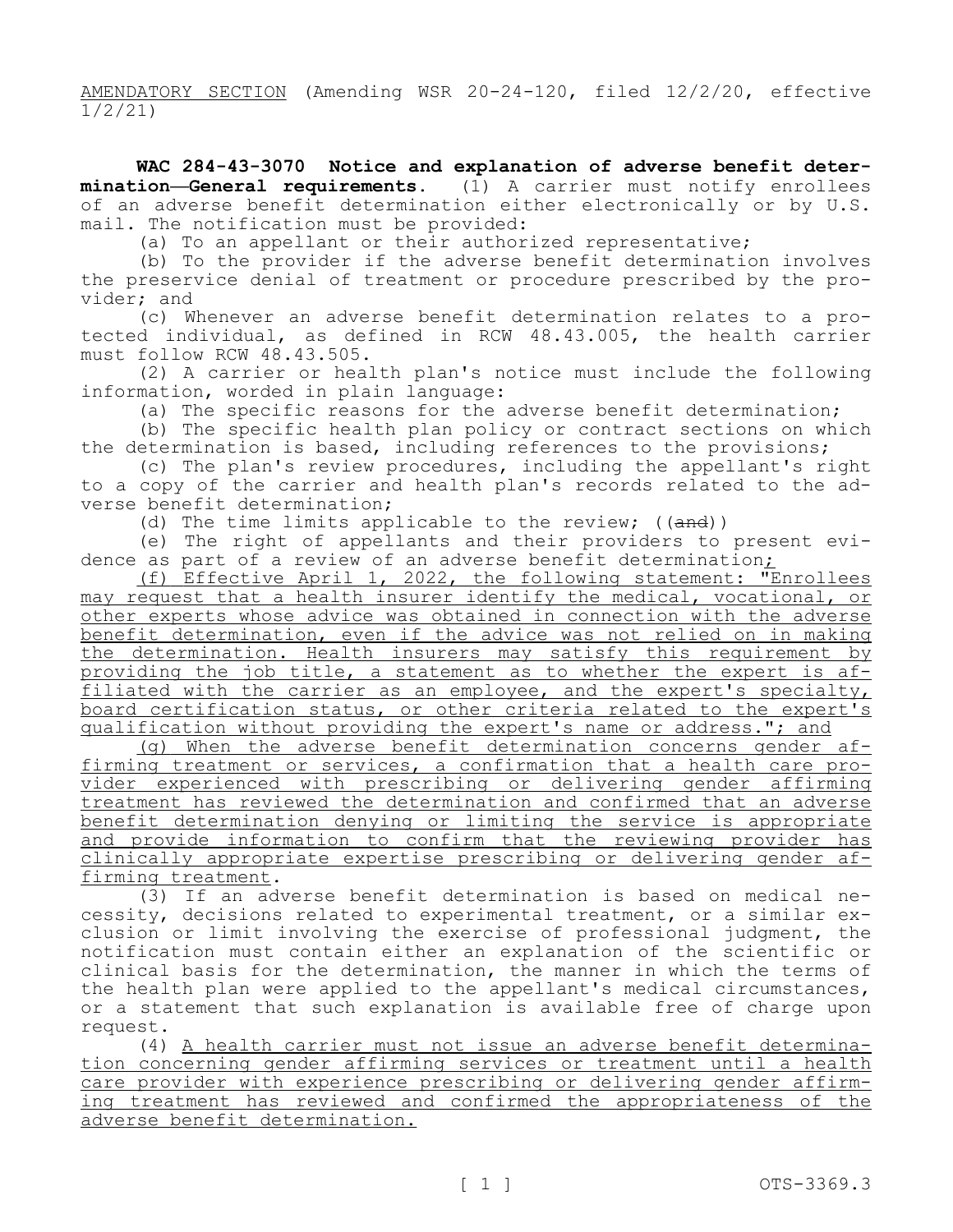(5) If an internal rule, guideline, protocol, or other similar criterion was relied on in making the adverse benefit determination, the notice must contain either the specific rule, guideline, protocol, or other similar criterion; or a statement that a copy of the rule, guideline, protocol, or other criterion will be provided free of charge to the appellant on request.

 $((+5))$  (6) The notice of an adverse benefit determination must include an explanation of the right to review the records of relevant information, including evidence used by the carrier or the carrier's representative that influenced or supported the decision to make the adverse benefit determination.

(a) For purposes of this subsection, "relevant information" means information relied on in making the determination, or that was submitted, considered, or generated in the course of making the determina-<br>tion, regardless of whether the document, record, or information was relied on in making the determination.

(b) Relevant information includes any statement of policy, proce- dure, or administrative process concerning the denied treatment or benefit, regardless of whether it was relied on in making the determi- nation.

 $((+6))$  (7) If the carrier and health plan determine that additional information is necessary to perfect the denied claim, the car-<br>rier and health plan must provide a description of the additional ma-<br>terial or information that they require, with an explanation of why it is necessary, as soon as the need is identified.

 $((+7))$  (8) An enrollee or covered person may request that a carrier identify the medical, vocational, or other experts whose advice was obtained in connection with the adverse benefit determination, even if the advice was not relied on in making the determination. The carrier may satisfy this requirement by providing the job title, a statement as to whether the expert is affiliated with the carrier as an employee, and the expert's specialty, board certification status, or other criteria related to the expert's qualification without pro-<br>viding the expert's name or address. The carrier must be able to iden-<br>tify for the commissioner upon request the name of each expert whose advice was obtained in connection with the adverse benefit determina- tion.

 $((+8))$  (9) The notice must include language substantially simi-<br>lar to the following:

"If you request a review of this adverse benefit determina- tion, (Company name) will continue to provide coverage for the disputed benefit pending outcome of the review if you<br>are currently receiving services or supplies under the disputed benefit. If (Company name) prevails in the appeal, you may be responsible for the cost of coverage received during the review period. The decision at the external review level is binding unless other remedies are available under state or federal law."

#### NEW SECTION

 **WAC 284-43-5151 Unfair practice relating to gender affirming treatment and services.** When a treatment or service is gender affirm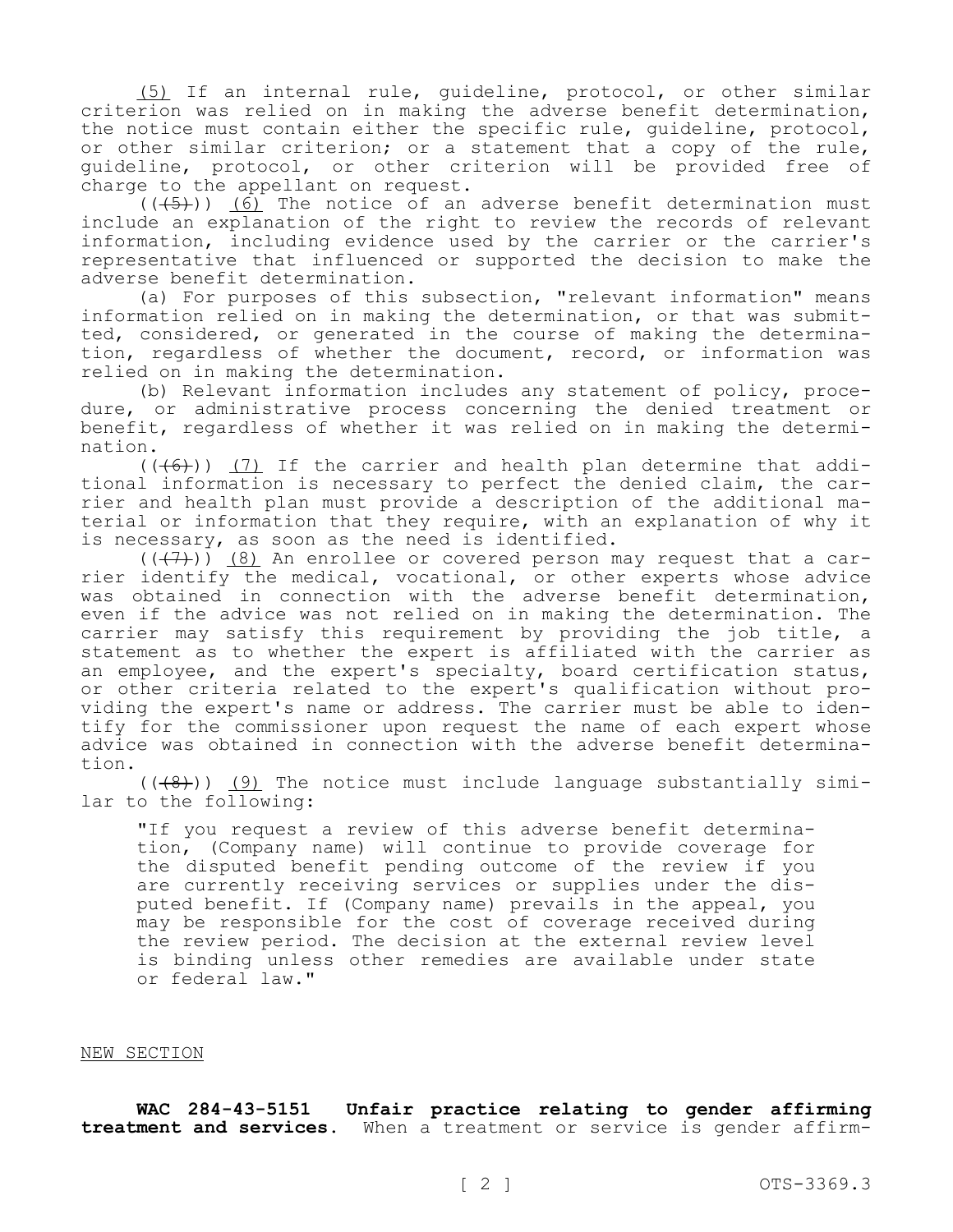ing treatment, as defined in RCW 48.43.0128, it is an unfair practice for any health carrier to:

(1) Deny or limit coverage, issue automatic denials of coverage, impose additional cost sharing or other limitations or restrictions on coverage, or deny or limit coverage of a claim, if gender affirming treatment is:<br>(a) Prescribed to an individual because of, related to, or con-

sistent with a person's gender expression or identity, as defined in RCW 49.60.040;

(b) Medically necessary; and

(c) Prescribed in accordance with accepted standards of care;

(2) Apply blanket exclusions or categorical exclusions to gender affirming treatment; or

(3) When prescribed as medically necessary, exclude facial gender<br>affirming treatment (such as tracheal shaves), hair removal procedures, and other care (such as mastectomies, breast reductions, breast implants, or any combination of gender affirming procedures, including revisions to prior treatment) as cosmetic services.

AMENDATORY SECTION (Amending WSR 20-24-040, filed 11/23/20, effective 12/24/20)

WAC 284-43-5940 **limited duration medical plans and student-only health plans.** (1) An **WAC 284-43-5940 Nondiscrimination in health plans, short-term**  issuer offering a plan, and the issuer's officials, employees, agents, or representatives may not:

(a) Design plan benefits, or implement its plan benefits, in a manner that results in discrimination against individuals because of their age, expected length of life, present or predicted disability, degree of medical dependency, quality of life, or other health condi-<br>tions; and<br>(b) With respect to the plan including, but not limited to, ad-

ministration, member communication, medical protocols or criteria for medical necessity or other aspects of plan operations:

(i) Discriminate on the basis of race, color, national origin, sex, gender identity, sexual orientation, age, or disability;

(ii) Deny, cancel, limit, or refuse to issue or renew a plan, or deny or limit coverage of a claim, or impose additional cost sharing or other limitations or restrictions on coverage, on the basis of race, color, national origin, sex, gender identity, sexual orienta-<br>tion, age, or disability;

(iii) Have or implement marketing practices or benefit designs that discriminate on the basis of race, color, national origin, sex, gender identity, sexual orientation, age, or disability. In reviewing plan design, plan features that attempt to circumvent coverage of medically necessary benefits such as by labeling a benefit as a pediatric service, and thereby excluding adults, or by placing all or most drugs for a specific condition in the highest cost-sharing tier, absent an appropriate reason for the exclusion, are potentially discriminatory. In these or other instances, the commissioner may request a justification for the practice. If requested, issuers must identify an appro-<br>priate nondiscriminatory reason that supports their benefit design;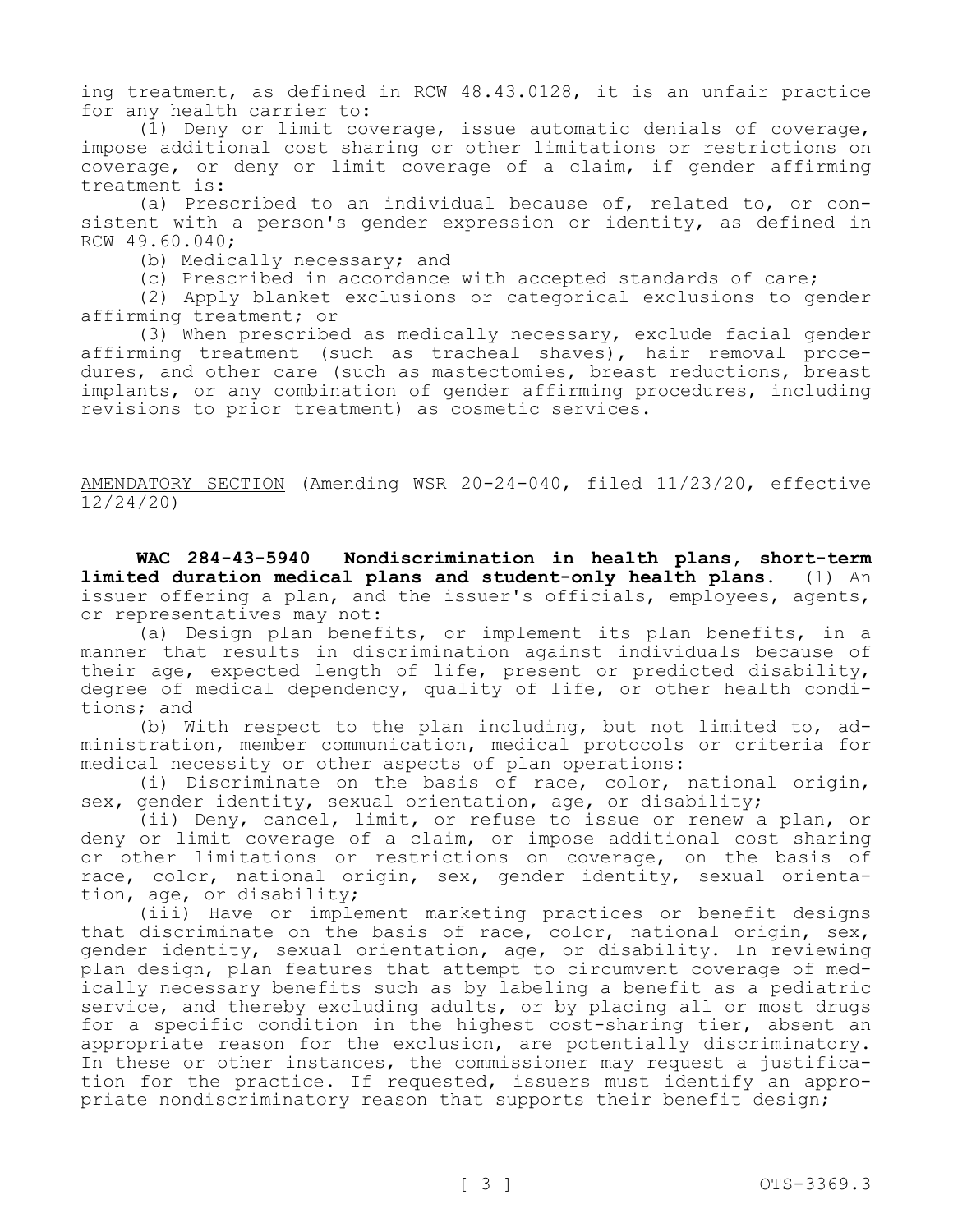(iv) Deny or limit coverage, deny or limit coverage of a claim, issue automatic denials of coverage or impose additional cost sharing or other limitations or restrictions on coverage, for $\cdot$  (A) Any health services that are ordinarily or exclusively avail-

able to individuals of one sex, based on the fact that an individual's sex assigned at birth, gender identity, or gender otherwise recorded is different from the one to which such health services are ordinarily or exclusively available. For example, a denial of coverage for medi-<br>cally necessary hormone prescriptions for transgender, gender noncon-<br>forming, or intersex individuals because the dosages exceed those typ-<br>ically pres transgender, nonbinary, gender nonconforming, or intersex individuals; or

(B) Gender affirming treatment, as defined in RCW 48.43.0128, when that treatment is:<br>(I) Prescribed to an individual because of, related to, or con-

sistent with a person's gender expression or identity, as defined in RCW 49.60.040;

(II) Medically necessary; and

(III) Prescribed in accordance with accepted standards of care;<br>(v) Have or implement a categorical coverage exclusion or limita-

(v) Have or implement a categorical coverage exclusion or limita- tion for all medical, surgical, or behavioral health services related to a person's gender identity or sexual orientation, including gender affirming treatment; or<br>(vi) When prescribed as medically necessary, exclude facial gen-

der affirming treatment (such as tracheal shaves), hair removal proce- dures, and other care (such as mastectomies, breast reductions, breast implants, or any combination of gender affirming procedures, including revisions to prior treatment) as cosmetic services; or

(vii) Otherwise deny or limit coverage, deny or limit coverage of<br>a claim, or impose additional cost sharing or other limitations or restrictions on coverage, for specific medical, surgical, or behavioral health services related to a person's gender identity or sexual orien-<br>tation if such denial, limitation, or restriction results in discrimi-<br>nation against a transgender, nonbinary, gender nonconforming or in-<br>tersex indi

(2) The enumeration of specific forms of discrimination in sub-<br>section (1)(b)(ii) through (( $\overline{(v+i)}$ )) <u>(vii)</u> of this section does not limit the general applicability of the prohibition in subsection (1)(b)(i) of this section.

(3) Nothing in this section may be construed to prevent an issuer from appropriately utilizing fair and reasonable medical management techniques. Appropriate use of medical management techniques includes use of evidence based criteria for determining whether a service or benefit is medically necessary and clinically appropriate.

(4) An issuer's obligation to comply with these requirements is nondelegable; an issuer is obligated to ensure compliance with WAC 284-43-5935 through 284-43-5980, even if they use a third-party vendor or subcontracting arrangement. An issuer is not exempt from any of these requirements because it relied upon a third-party vendor or subcontracting arrangement for administration of any aspect of its benefits or services.

(5) The commissioner may determine whether an issuer's actions to comply with this section are consistent with current state law, the legislative intent underlying RCW 48.43.0128 to maintain the enrollee protections of the Affordable Care Act, and the federal regulations and guidance in effect as of January 1, 2017, including, but not limi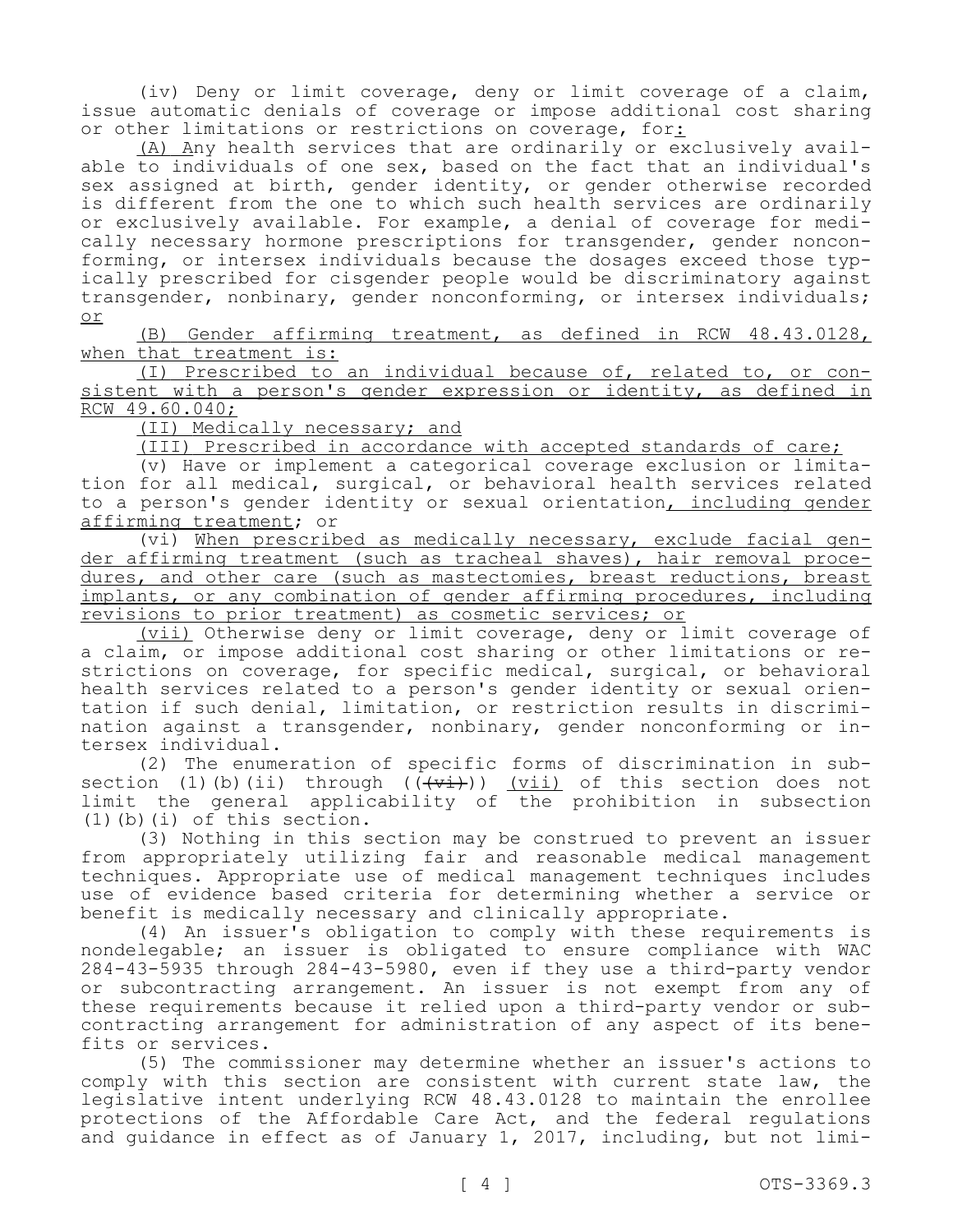ted to, those issued by the U.S. Department of Health and Human Serv- ices Office of Civil Rights and federal regulations implementing 42 U.S.C. Sec. 18116 (Sec. 1557 of the Affordable Care Act) as set forth in 81 Fed. Reg. 31375 et seq. (2016).

AMENDATORY SECTION (Amending WSR 20-24-040, filed 11/23/20, effective 12/24/20)

 **WAC 284-43-7080 Prohibited exclusions.** (1) Benefits for actual treatment and services rendered may not be denied solely because a course of treatment was interrupted or was not completed.

(2) If a service is prescribed for a mental health condition and is medically necessary, it may not be denied solely on the basis that it is part of a category of services or benefits that is excluded by the terms of the contract.<br>(3) Benefits for mental health services and substance use disor-

der may not be limited or denied based solely on age or condition.

(4) When a treatment or service is gender affirming treatment, as defined in RCW 48.43.0128, a health carrier may not:

(a) Deny or limit coverage, deny or limit coverage of a claim, issue automatic denials of coverage or impose additional cost sharing or other limitations or restrictions on coverage if that treatment is:<br>(i) Prescribed to an individual because of, related to, or con-

sistent with a person's gender expression or identity, as defined in RCW 49.60.040;

(ii) Medically necessary; and

(iii) Prescribed in accordance with accepted standards of care; or

(b) Apply blanket exclusions; or

(c) When prescribed as medically necessary, exclude facial gender affirming treatment (such as tracheal shaves), hair removal proce-<br>dures, and other care (such as mastectomies, breast reductions, breast implants, or any combination of gender affirming procedures, including revisions to prior treatment) as cosmetic services.

(5) Nothing in this section relieves a plan or an issuer from its obligations to pay for a court ordered substance use disorder benefit or mental health benefit when it is medically necessary.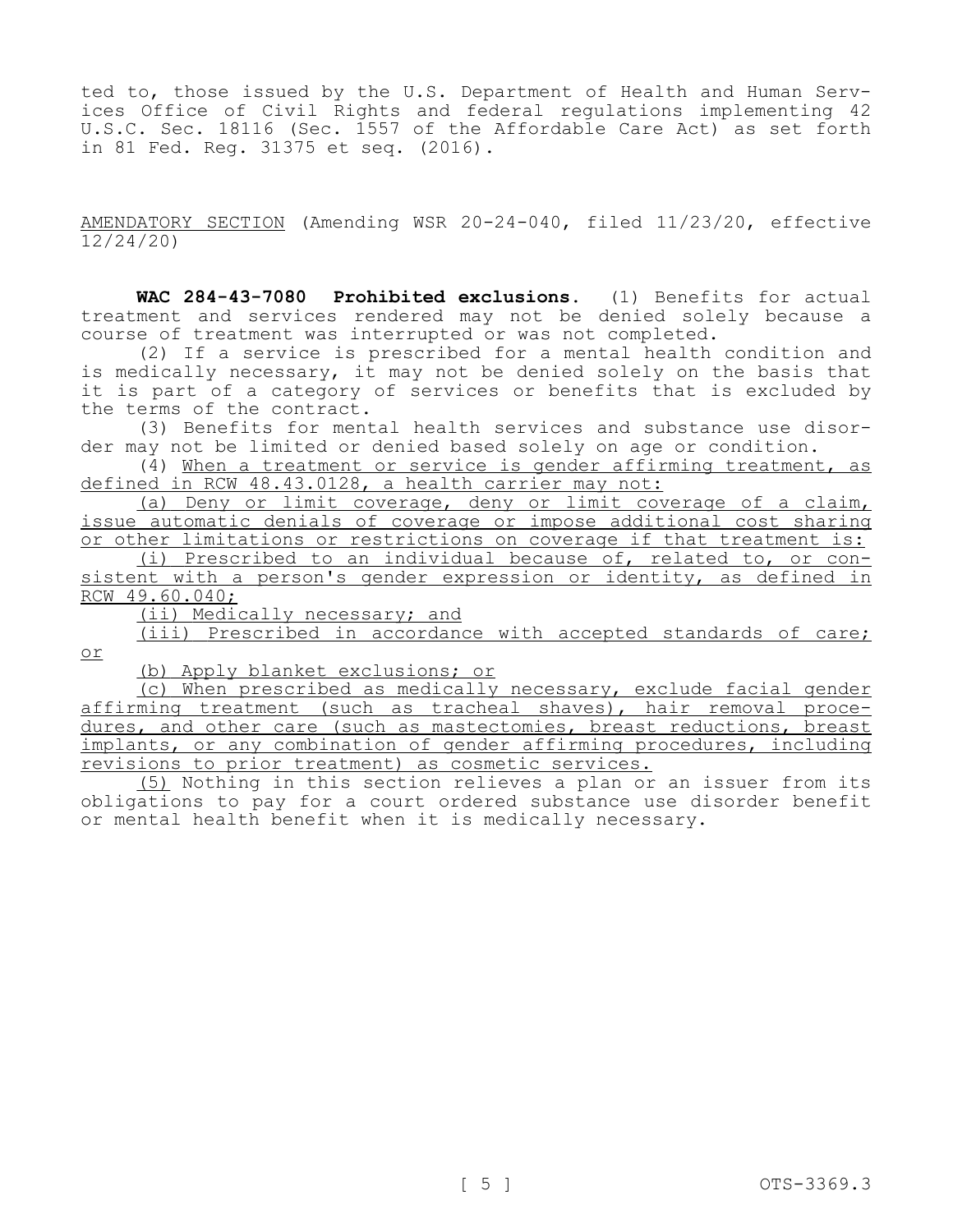AMENDATORY SECTION (Amending WSR 21-01-094, filed 12/11/20, effective 1/11/21)

 **WAC 284-170-260 Provider directories.** (1) For each carrier that uses a provider network, the carrier must make information about that<br>network available to the general public, prospective enrollees and enrollees, in the form of an easily accessible and searchable online provider directory.

Easily accessible for the purposes of this section means:<br>(a) The general public is able to view all of the current providers for each plan in the provider directory on the carrier's public website through a clearly identifiable link or tab and without creat-<br>ing or accessing an account or entering a policy number; and<br>(b) If a carrier maintains multiple provider networks, the carri-

er must post the current provider directory for each plan so the gen-<br>eral public is able to easily discern which providers participate in which plans and which provider networks.

(2) Carriers must make a printed copy of the current provider di- rectory available to an enrollee upon request as required under RCW 48.43.510 (1)(g). The printed directory must contain the carrier's telephone number, including a TTY/TTD number, and any other contact information to enable the enrollee to obtain information about provid-<br>ers in the health plan network.<br>(3) Printed and online provider directories must be made availa-

ble to the general public, prospective ((enrollee's)) enrollees and ((enrollee's)) enrollees in a manner that accommodates individuals with limited-English proficiency or disabilities.

(4) Printed and online provider directories must be updated for accuracy at least monthly. To ensure accuracy:

(a) Each provider directory must include clear instructions about how a consumer or an enrollee can report inaccurate information in the provider directory to the carrier.

(b) Carriers must have an easily available method for providers to report changes to their provider directory information, in addition to any reports associated with initial or renewed credentialing used

by the carrier.<br>(c) Carriers must investigate reported inaccuracies from providers and consumers, and if verified, correct inaccuracies as part of the carrier's monthly updates.

(d) Carriers must establish processes and procedures to confirm the accuracy of provider directory information, including processes and procedures to ensure that changes are made when inaccuracies are verified. Carriers must provide the processes and procedures and any associated records, including the provider directories, to the commis-<br>sioner upon request for review.

(5) Printed and online provider directories must include the following information for each provider:

(a) The provider's location and telephone number;

(b) The specialty area or areas for which the provider is licensed to practice and included in the network;

(c) Any in-network institutional affiliation of the provider, such as hospitals where the provider has admitting privileges or provider groups with which a provider is a member;

(d) Whether the provider may be accessed without referral;

(e) Any languages, other than English, spoken by the provider; and